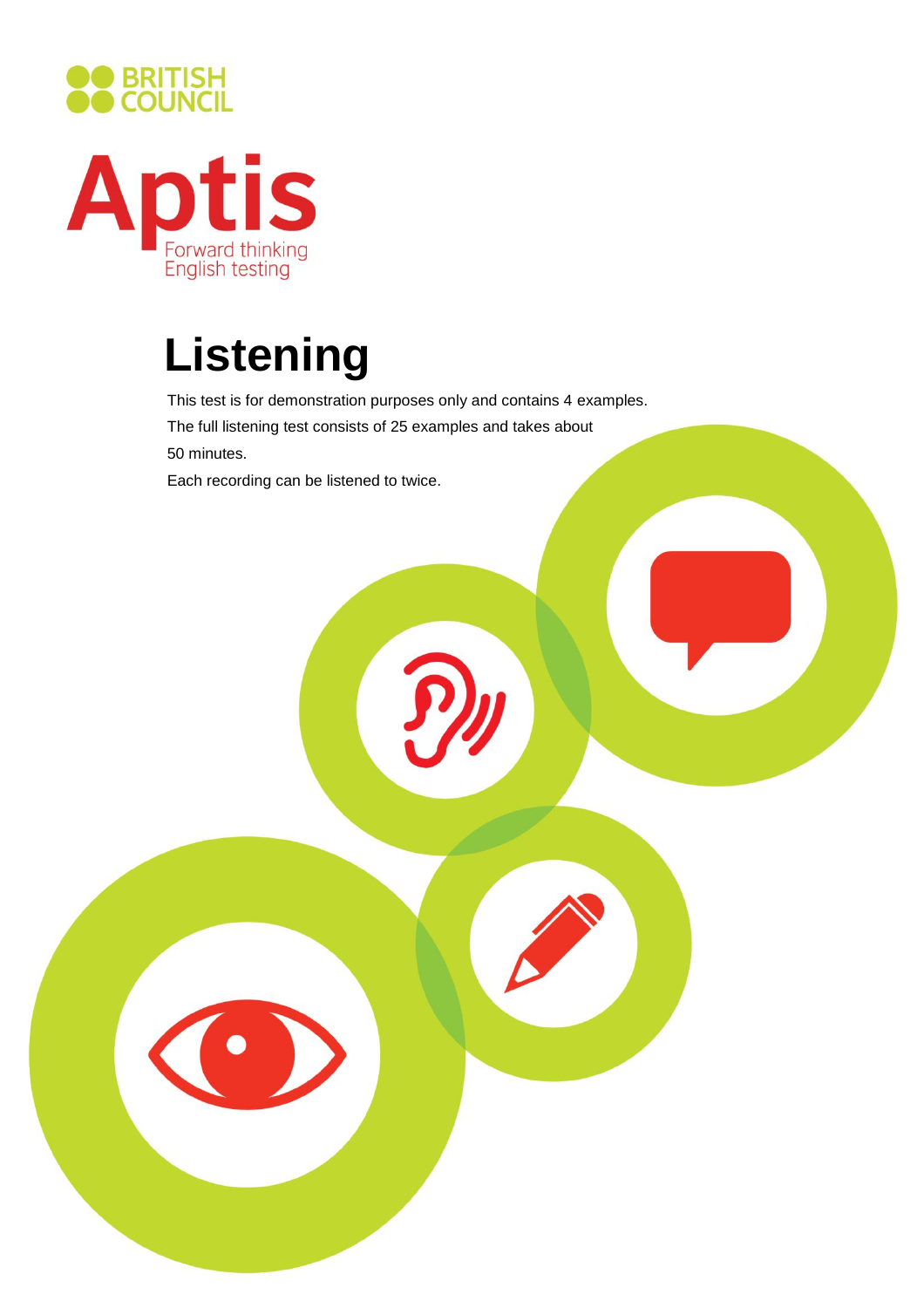

#### **Listen to the message. What is Roxy's telephone number?**

#### PHONE RINGS

Roxy: Hi, it's Roxy here. There's a really good film on Tuesday night. Do you want to go? It starts at 7.30 and we can meet outside the coffee shop on First Avenue. Call me on my office number tomorrow to let me know if you can come. The number is 217 687 5482. That's 217 687 5482… Oh, by the way I left my sunglasses at your house last week. Can you bring them with you? Thanks! Speak to you soon.

| 1. | Roxy's phone number is |  | A 217 687 5482          |
|----|------------------------|--|-------------------------|
|    |                        |  | <b>B</b>   217 687 5824 |
|    |                        |  | $C$   217 687 2485      |
|    |                        |  | $D$   217 687 4285      |

| Listen to a person talking about holidays and decide what the family did for last year's holiday.                                                                                                                                                                                                                     |                                       |   |              |  |  |
|-----------------------------------------------------------------------------------------------------------------------------------------------------------------------------------------------------------------------------------------------------------------------------------------------------------------------|---------------------------------------|---|--------------|--|--|
| I think we should go somewhere different this year. Every year we go camping in the mountains.<br>But the children are older now. They want to go on holiday with their friends. However I think<br>we should still have a holiday together. Perhaps we could go somewhere near the sea or have a<br>cycling holiday? |                                       |   |              |  |  |
| 2.                                                                                                                                                                                                                                                                                                                    | Last year the family's<br>holiday was | A | with friends |  |  |
|                                                                                                                                                                                                                                                                                                                       |                                       | B | near the sea |  |  |
|                                                                                                                                                                                                                                                                                                                       |                                       |   | cycling      |  |  |
|                                                                                                                                                                                                                                                                                                                       |                                       | D | camping      |  |  |